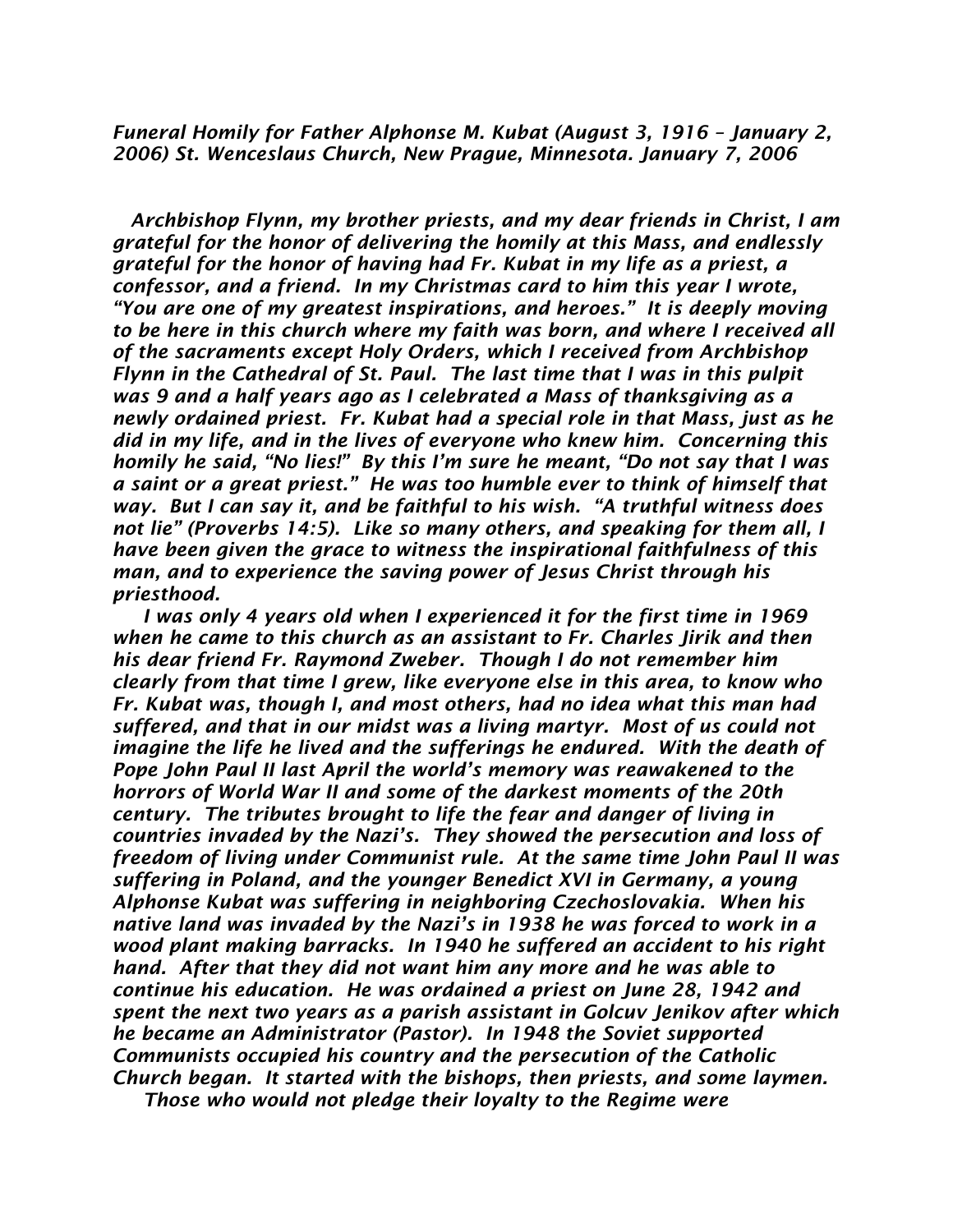*incarcerated in an old Carthusian monastery that was turned into a prison. It was named Kartouzy. Fr. Kubat's time came in 1953. He was ordered to report as a witness in some case; little did they know that he was and would always be a faithful witness to Christ and His Church. He knew this was not good and brought along his breviary and a toothbrush. He did not return to his parish but was sent to Kartouzy to become one of a thousand prisoners, 200 of whom were priests. A few years ago I asked him if he could say Mass there. He laughed and with a wave of his hand said, "Noooo!" Only five times in those two years were they able to secure some bread and with some smuggled raisins from which they made a crude wine they offered Mass from memory using a spoon for a chalice. He risked his very life to have Jesus truly present through the Mass, a powerful witness to the greatest gift that Jesus gave to His Church. Six weeks of this time was spent in solitary confinement where he nearly died. His incarceration ended in 1955 and because he was considered unreliable by the Regime was assigned by the Work Bureau to manual labor in construction and in a steel factory. During this time his priestly work was done secretly and always at personal risk.* 

 *This continued until August, 1968 when in response to the Prague Spring the Soviet Army moved in to crush the faint hopes of freedom. Realizing that things would not be getting better he left his beloved homeland and crossed the border into Austria. He was appointed as a parish assistant at the Church of St. Nicholas in Inzersdorf in the 23rd district of Vienna. There he sought to immigrate to the United States and was accepted in June 1969. He came to the New Prague area because his uncle, Fr. Alphonse Kotouc had served here, and by whom his mortal body will rest until "The Lord Himself, with a word of command, with the voice of an archangel and with the trumpet of God, will come down from heaven, and the dead in Christ will rise first" (1 Thess. 4:16 2nd reading).*

 *At the age of 53 Fr. Kubat began a new life in a new country. Though many of the names were familiar and there were those with whom he could speak his native Czech, it was new. The freedom must have been exhilarating to him, and his understanding of it greater than our own. John Fitzgerald of New Prague helped him to become a citizen and his citizenship certificate was always proudly displayed on his wall. Perhaps his greatest joy was finally being able to act as a priest freely and without fear. And so he did. In 1974 he was appointed Pastor of Most Holy Trinity church in Veseli which he called his new family. Also caring for St. Nicholas church in New Market for a while, he was finally able to be who he was: a priest of Jesus Christ. That was the most important reality in his life. He knew what a priest was, and he lived up to it. Having been deprived of exercising his priesthood for most of his life gave him an appreciation of it from which we can all learn. Perhaps that is why he was so joyful.* 

 *Just this past Advent I cited him as an example of true joy. He was the*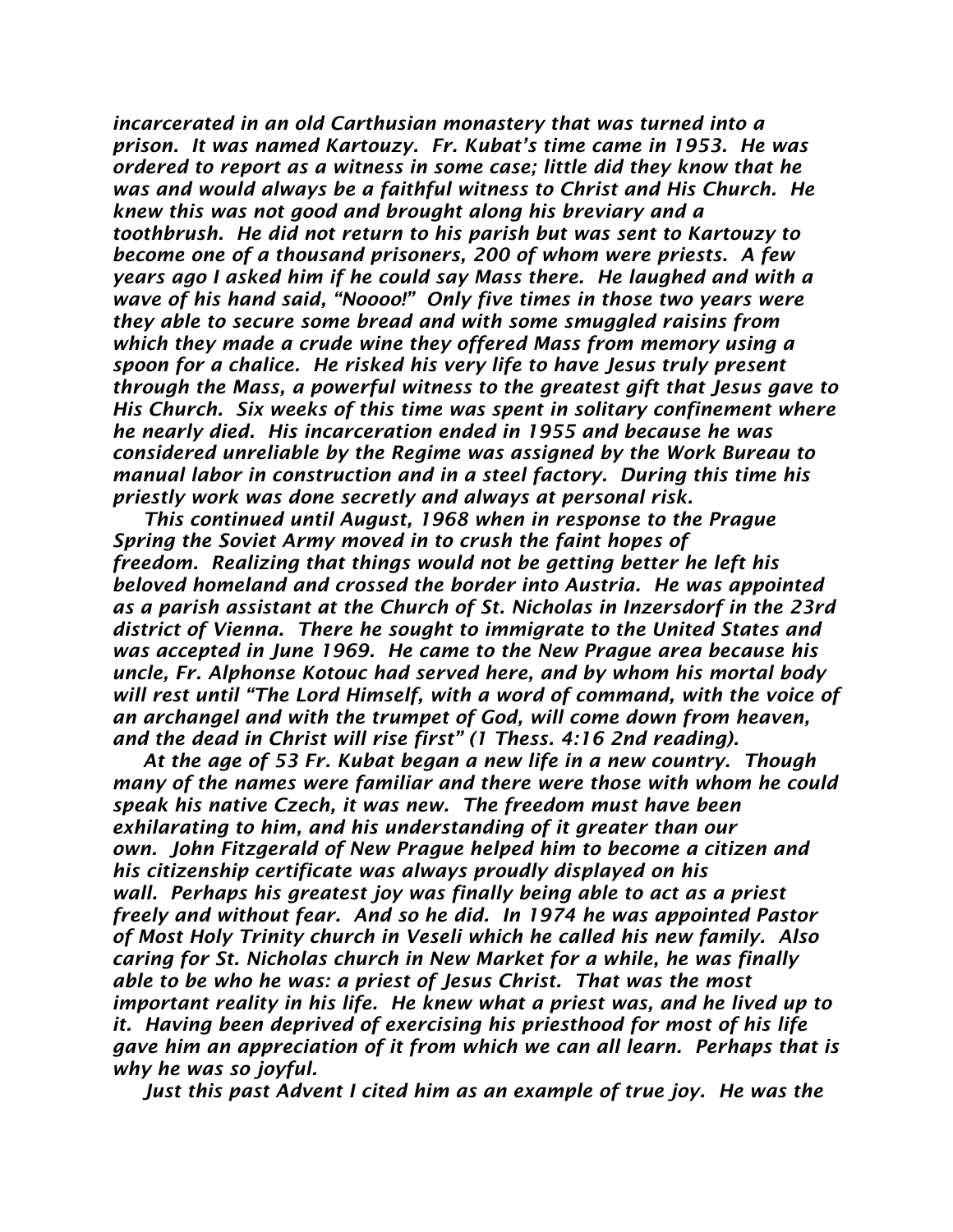*most joyful person that I have ever met. I think it was because he knew Christ, not as a concept, but as a person. He knew that his priesthood united him to Christ and in his sufferings he had shared in the sufferings of Christ, which lead to the joy of the Resurrection. He lived what St. Peter described in his 1st letter: "In this you rejoice, although you may have to suffer through various trials, so that the genuineness of your faith, more precious than gold that is perishable even though tested by fire, may prove to be for praise, glory, and honor at the revelation of Jesus Christ. Although you have not seen Him you love Him; even though you do not see Him now yet believe in Him, you rejoice with an indescribable and glorious joy, as you attain the goal of your faith, the salvation of your souls" (1 Peter 1:6-9). One would not be able to guess that this man had suffered what he did. He did not talk about his past unless you asked him. Once you came to know him it was evident that in his own life the words of the prophet Daniel in the first reading had been fulfilled: "It shall be a time unsurpassed in distress since nations began until that time. But the wise shall shine brightly like the splendor of the firmament, and those who lead the many to justice shall be like the stars forever" (Daniel 12:1,3).* 

 *He was a wise man. Wisdom can be defined as "seeing things through the eyes of God." And this is what he could do: see things as God did. He shared this wisdom by his words and by his life. When I first felt the call of the priesthood I would go to Veseli and visit with him with my friend Tim Deutsch. We continued to do this when he went to Montgomery and in St. Paul in the Leo Byrne Residence. Many seminarians discovered this same treasure. He became a confessor, a mentor, and a spiritual director for many, right to the end. He again fulfilled the words of Scripture this time from the book of Sirach: "Frequent the company of the elders; whoever is wise, stay close to him. Be eager to hear every godly discourse; let no wise saying escape you. If you see a man of prudence, seek him out; let your feet wear away his doorstep!" (Sirach 6:34-36). I am afraid that the carpet in front of room 316 may have to be replaced.* 

 *During these visits he would use his many endearing phrases. When I would call him from downstairs I would say, "This is Mike." His response would be, "You are down?" meaning, "are you downstairs?" He always had time to visit and would welcome me with a joyful laugh, "Come, come. Sit down, sit." Frequently he would interject our conversations with his familiar, "No ya, no ya." When you told him good news he would say, "Praise the Lord for that." When he had a request, whether it was a prayer or your own penance, he would say, "Be so kind…one Hail Holy Queen, ya? Be so kind." He would say who had been over to visit him, "There was here Creagan." Not Fr. Creagan, not Mike Creagan, not Mike, it was Creagan (with a rolled "R"). Fr. Tim Deutsch was Timmy. Fr. Moriarty was "that one who was always fixing on his car," referring to his time in the seminary, when Fr. Kubat would watch him out of his window working on his car. Fr. Gallatin was "the one who is out by you" (In Delano). I think he*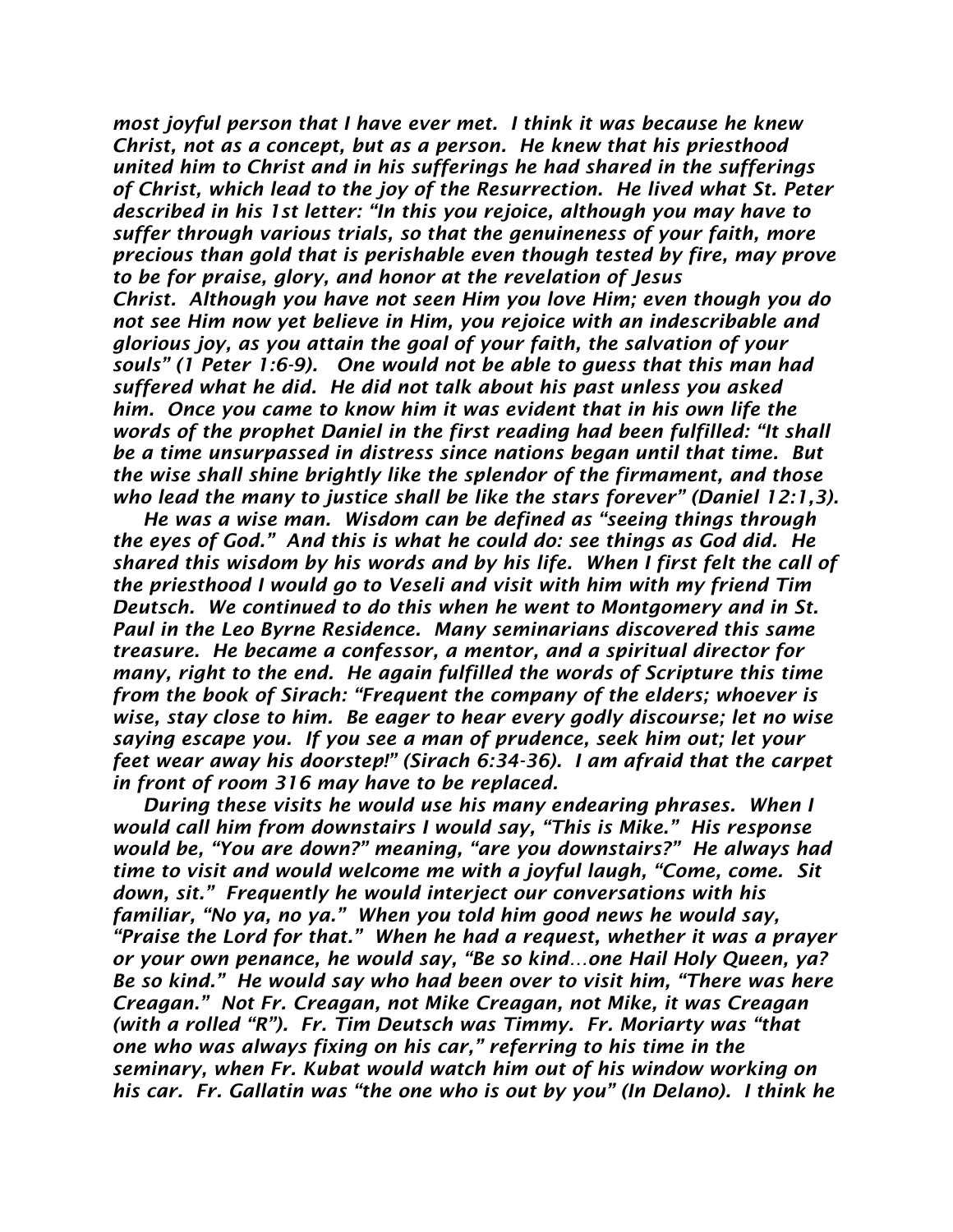*referred to me as Mike Miller. And if he was trying to recall something you could be sure you would hear, "Moment, moment." He would make observations, "Ya, ya, the cassocks that are coming in the mail are still looking nice." And before I left I could be sure that I would hear, "Say hello to your parents." My parents recalled that while he still lived in the area they always knew when he was driving by. Our farm was in a valley. He would start honking the horn on his Jeep at the top of one hill and continue honking it until he was on top of the other. When I left I would ask for his blessing, which he always gave in Latin, and then, after I was ordained, he would ask for mine. I always felt unworthy giving it, but confident that its fruitfulness came from the same source as his: the sacrament of Holy Orders.*

 *He loved that sacrament. He loved them all. With great joy he would hear my confession. Always there was the advice to entrust myself to Jesus Christ and His Blessed Mother. "They will help you. Say to them you must help me." His love of confession was surpassed only by his love of the Mass. Fr. Tim* 

*Deutsch (Timmy) said it so well many years ago, "When he offers the Mass, you know he is praying to God." His example and that observation impressed me deeply. Fr. Kubat knew what the Mass was: the representation of the death and Resurrection of Jesus Christ, and he knew that it was through the priesthood that this takes place. The priest acts in the Person of Christ who transforms the bread and wine into His very Body, Blood, Soul, and Divinity. Fr. Kubat understood this and always acted accordingly. Even the things used for Mass mattered greatly to him. When it was the fashion to use pottery for the sacred vessels, he would sweep his hand and say, "ah…my dog eats from a better dish than that." He only wanted the best for Christ. It is a significant testament from one who was forced to use a tin spoon for a chalice. He would say, "We buy ourselves nice things, should we not have nice things for the Lord?" He loved to pray. He knew he was speaking to God, and through it coming to know and love Him more deeply. God was real and he knew Him as a Person. He knew each Person of the Holy Trinity: Father, Son, and Holy Spirit. He loved each of them, and he knew that he was loved by them. How fitting it was that the longest pastorate of his life was at Most Holy Trinity. Mary was intrinsic to his prayer. He knew that she led him in prayer and taught him how to know and love God. The last piece of spiritual advice that he gave me was to see how Mary loved the Most Holy Trinity, and how they loved her and you. He said to say the Angelus, and dedicate the first Hail Mary to the Father, the second to the Son, and the third to the Holy Spirit. To another person he said, "Everyday say three times, Most Sacred Heart of Jesus, have mercy on us." I remember him doing this at the end of Mass right after saying, "Mary, refuge of sinners, Pray for us. Comforter of the afflicted, Pray for us. Help of Christians, Pray for us." The rosary and his devotion to the divine office were*